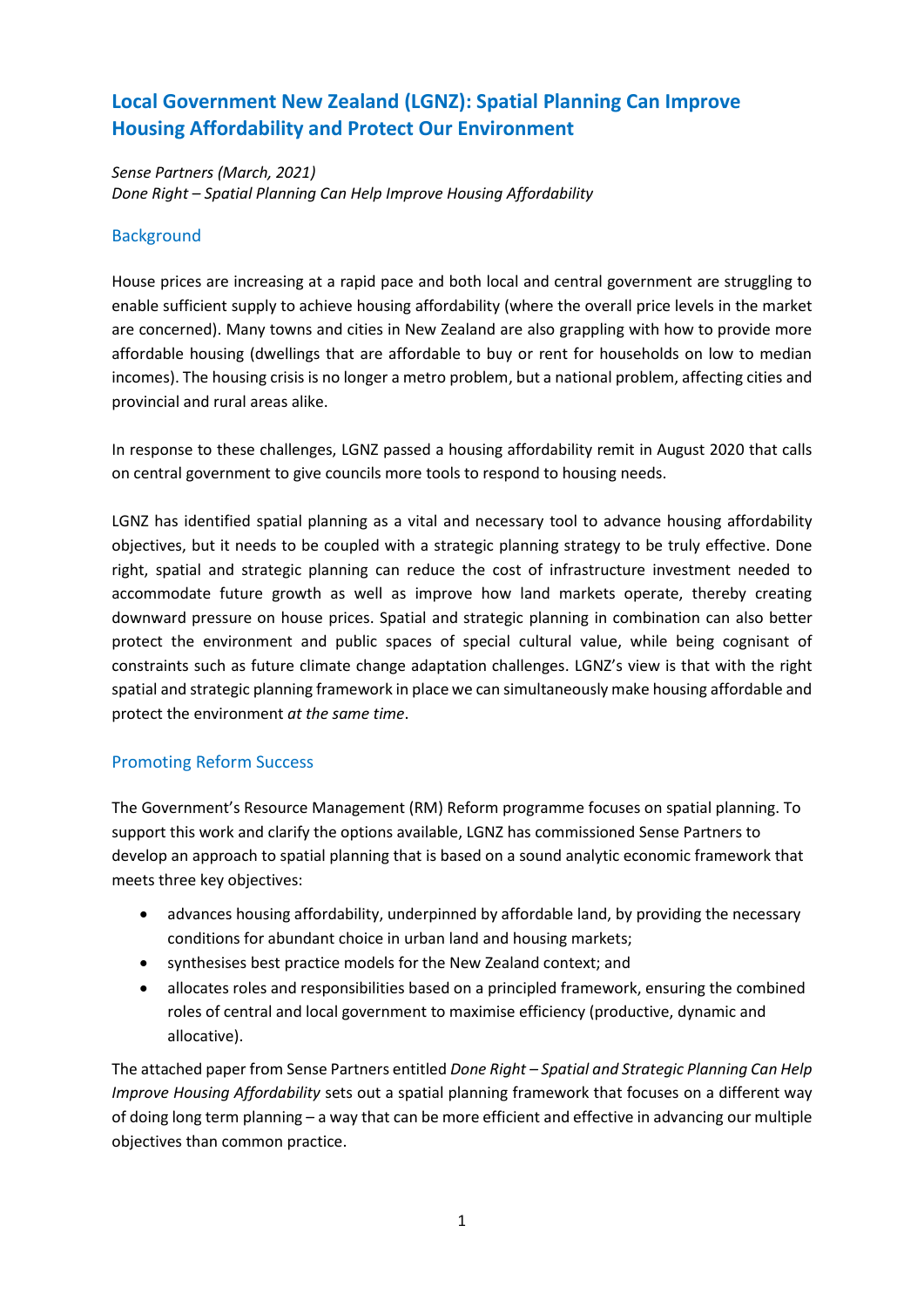# Spatial Planning Comes in Different Flavours

Investigation into best practice models and consultation with the Treasury, the Ministry of Housing and Urban Development, the Infrastructure Commission and the Ministry for the Environment shows that the term spatial planning is a broad concept that covers well-defined plans, and narrowly defined plans, as defined below:

- 1. Well defined plans (spatial plans) which set out where and how cities should grow and develop in great detail; and
- 2. Narrowly defined plans (strategic plans) which set out a strategy focused on securing cost effective options for future infrastructure development.

#### **Well defined Spatial Plans**

This first approach spells out in great detail where and how cities should grow and develop. The detail is captured in part through elements such as:

- district plan level detail, including land use regulations that prescribe the vision laid out for the city/urban area;
- precise specifications of infrastructure requirements, including type of infrastructure; and
- specific projects enabled through the above provisions and how they are to be sequenced.

Well-defined spatial plans commit to a single growth scenario in detail. A growth scenario articulates the settlement pattern of the future that accommodates a specific amount of population growth and how that growth should be spatially distributed. Development opportunities are unlocked step-bystep to realise this specified growth scenario, in part motivated by the necessity of local authorities to ration their limited ability to fund the needed infrastructure connecting sites. No go areas ensure the environment and areas of special value are protected. Choice is overall fairly constrained.



Figure 1 illustrates urban development under the auspices of well-defined spatial plans. The urban periphery expands in a sequential and timed fashion from the periphery to Site 1 and then Site 2.

Urban centres that are debt constrained project how much finance can be raised and serviced through rates in their long-term plans (LTPs), which presents the maximum allowance to service sites with infrastructure. This severely limits the amount of sites that can be developed at any one time. The amount of room enabled for growth corresponds to what infrastructure projects can be committed to. The projects are then phased to ensure serviceability. In this way, spatial plans that are well defined (detailed at project level) link to LTP processes and limit future options and choice.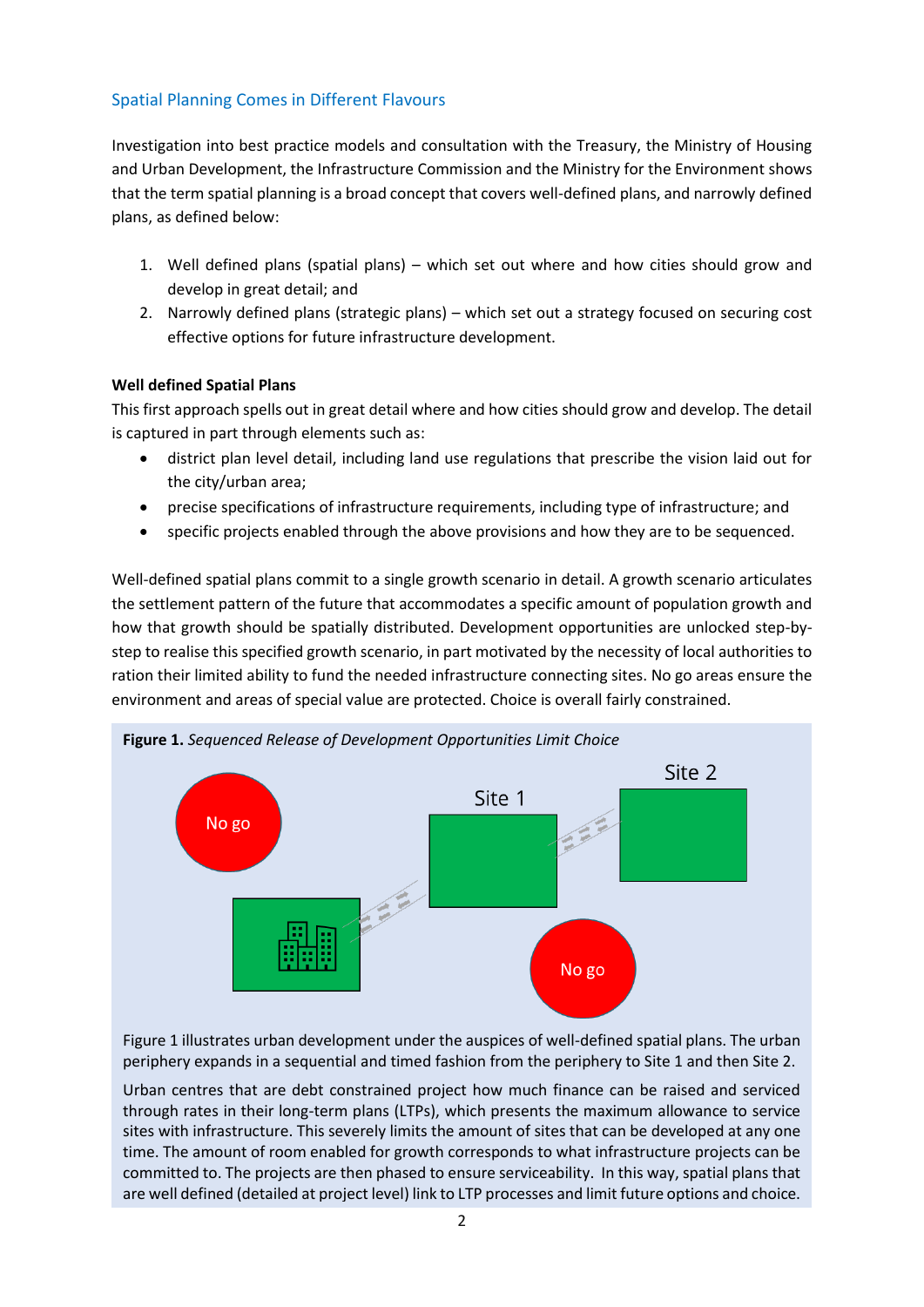The downside of detailed, well-defined spatial plans is that they by necessity limit choice and signal a sufficiently predictable pattern to the market. The sequential unlocking provides land owners with certainty and the real option to:

- delay development,
- land bank; and
- speculate on future value uplifts through re-zoning.

Limited availability of land (potential sites) in the market increases the price of the land that is made available and increases the cost of future investment in infrastructure, because just-in-time provision of the infrastructure goes hand in hand with acquiring the relevant land at a high price. The high cost of land and infrastructure provision is then reflected in higher prices for homes.

#### **Narrowly defined Strategic Plans**

Narrowly defined plans are more permissive because they are concerned with a limited set of general parameters for future infrastructure development.

Under this framework, the specific task of narrowly defined, strategic planning is:

- to identify and preserve land for future public infrastructure development well in advance of demand;
- to protect public space, either for social infrastructure or areas of special value ("no-go" areas due to environmental and cultural considerations);
- not concerned with the precise shape of future infrastructure or its funding (as this is uncertain), but ensures the option to put in place public infrastructure networks in future is protected;
- not involved in district level details, land use regulations, projects or funding; and
- empowered by a dedicated funding stream (supported by central government) to map out and protect the skeleton for growth (for example, transport network corridors and public space).

A strategic approach moves away from any commitment to a single growth scenario (i.e., a settlement pattern defined by a singular estimate of population growth with specific spatial configuration). Instead, it focuses on identifying and protecting land for future infrastructure and public spaces, which are needed to future proof a wider range of possible future growth scenarios. No go areas ensure the environment and areas of special value are protected while not significantly restricting how growth may spatially distribute over time.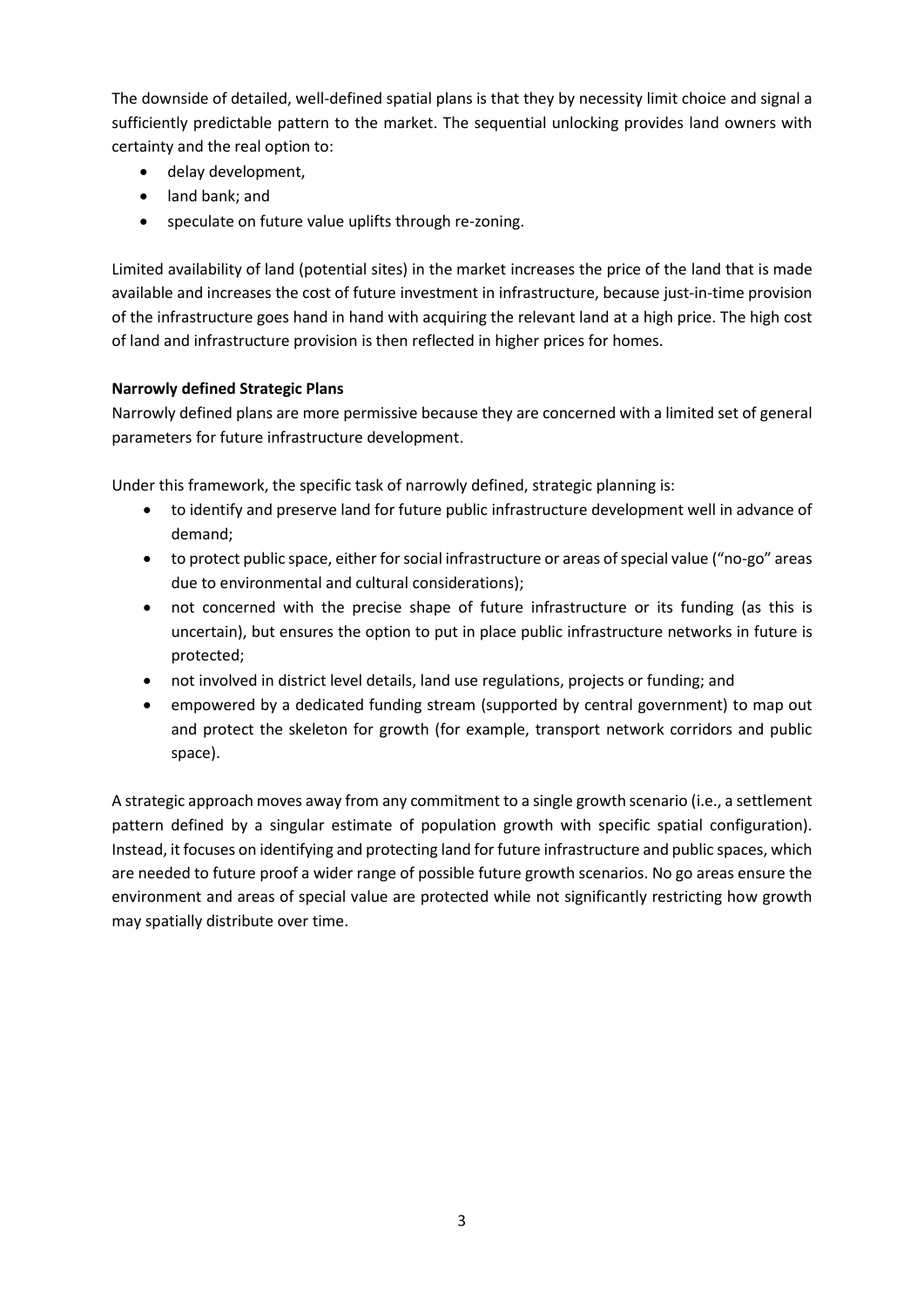

Figure 2 illustrates urban development under the auspices of narrowly defined strategic plans. The public space needed for future infrastructure investment (see grey lines) is protected well in advance of potential opportunities being taken up for development, as are "no-go areas".

While there is a cost of land acquisition for infrastructure in advance of demand, it is highly likely to be much smaller when compared to the cost of purchasing land "just in time", as is currently the case. Importantly, planning to protect future options for development does not require decisions on funding and finance for specific projects to unlock sites.

In short, the amount of room enabled for growth is not constrained by what specific infrastructure projects can be committed to. Rather, public space for open areas ("no-go") and public utility corridors can be secured ahead of time, and potential options realised through other planning processes (e.g., "combined plans"). In this way, narrowly defined plans are more strategic (i.e. protect future options) and do not link to LTP-like processes, thereby increasing future choice.

The upside of narrow, bare bone strategies is that they increase choice and do not predetermine sequence or a specific growth scenario. Councils, households and businesses are empowered to choose where locate, making uptake less predictable while also signalling where to provide infrastructure

The preservation of land for public space well in advance of demand reduces the cost of infrastructure when it is time to invest, and provides an abundance of choices that in turn reduces the incentive to delay development. Instead, land owners are incentivised to pre-emptively develop to avoid other land owners from capturing the benefits. This dynamism in land markets creates downward pressure on prices.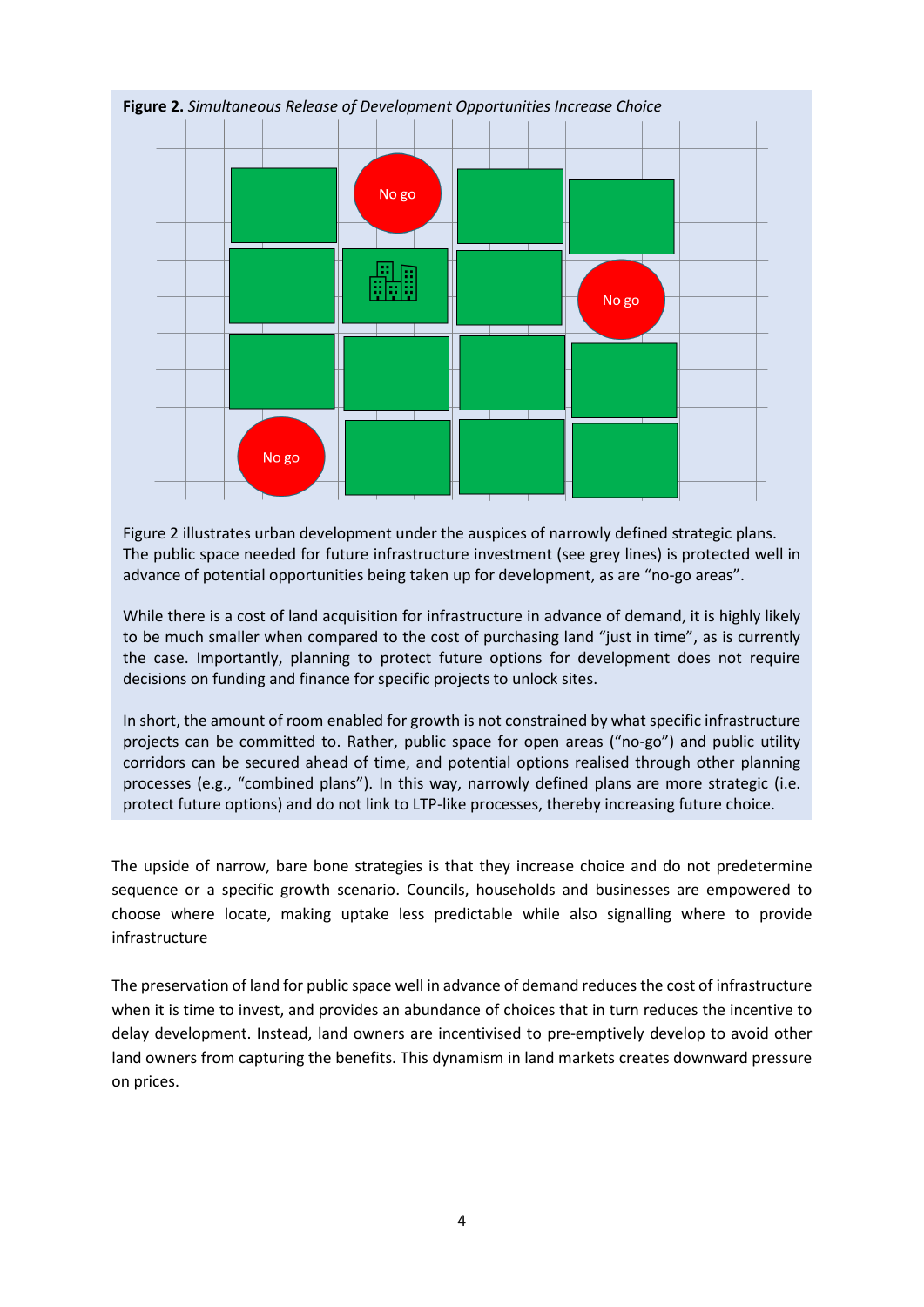## Decision-making Arrangements Matter

The Resource Management Review Panel has recommended a decision-making panel comprising unelected officials from local government and representative officials of government and iwi groups. LGNZ acknowledges that spatial planning relates to the functional labour market that often transcends the political boundaries of local authorities, and that central government has legitimate interests due to the impact that well-functioning and productive labour markets have on the nationwide economy.

At the same time, LGNZ considers delegating key decision making powers to unelected officials a misguided strategy for three reasons:

- 1. Unelected officials are not well-placed to make values-based calls on difficult planning matters, particularly where costs and benefits are intangible;
- 2. advice-making (officials) needs to be separated from decision-making (elected officials); and
- 3. delegating decision making powers to a group of local councils and Ministers better reflects the underlying political realities.

The attached paper from Sense Partners explores these institutional questions in greater detail by applying the Productivity Commission's framework to identifying where decision rights should stand between local and central government. This work highlights that the RM Reform should provide greater cost-benefit analysis of alternative governance structures, including models of decision making.

#### LGNZ's position: We need spatial and strategic planning

LGNZ's position builds on the Sense Partners framework by arguing for the development of discreet but interlinked strategic and spatial planning domains within the overall planning framework. There does not need to be an either/or choice when it comes to narrowly defined (strategic) and well defined (spatial) planning.

There are considerable advantages to undertaking well-defined spatial planning in New Zealand. It is a principle means of city shaping: Deciding where to enable growth as well as what infrastructure projects will be needed, including project funding, to practically realise development capacity. This planning can be supported by key national guidance (e.g., climate change mitigation and adaptation, coastal policy statements, freshwater and urban development, etc.).

There are further advantages to better enabling well-defined spatial planning through strategic planning with a more narrowly defined purpose: To provide for a variety of future growth options well in advance of demand by identifying, protecting, and securing land needed for infrastructure (e.g., public utility corridors) and other public purposes (e.g., open spaces). They key benefits are lower cost of future infrastructure investment, minimising social disruption, and the ability to proceed with best practice urban development because a wider set of practically realisable options is then available, which avoids being forced to proceed with second best options due to high costs and difficult to reverse decisions linked to path-dependent urban development.

Because strategic planning is not engaged in the provision of infrastructure or funding for specific projects, but merely securing future options for spatial planning to undertake its city shaping activities, strategic planning should be free to do with a minimum of national guidance other than natural hazard and climate change adaptation considerations.